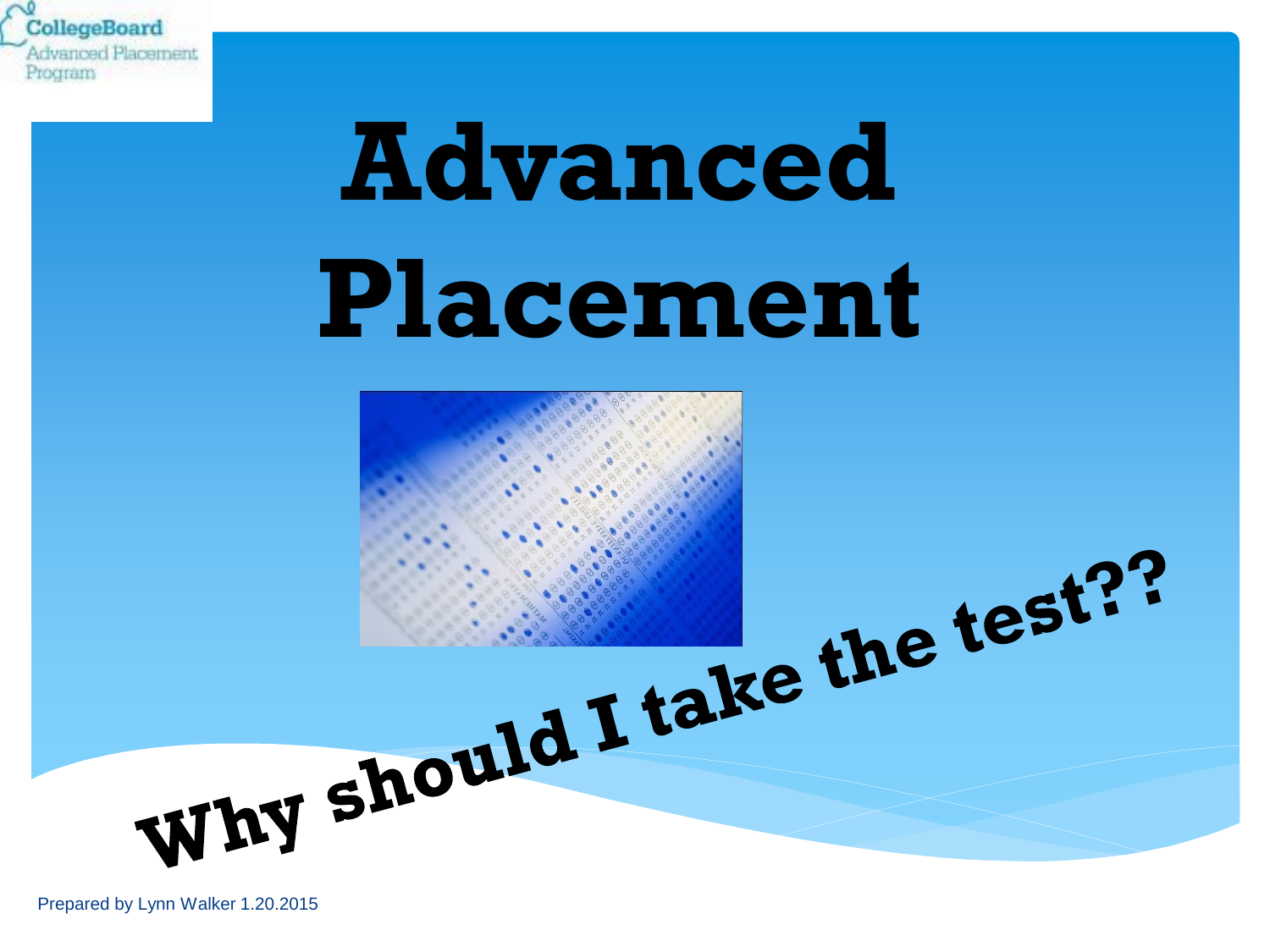#### **College Credit**

**Depending on where you attend college. . .**

 **Receive credit for college prior to entering [http://collegesearch.collegeboard.com/apc](http://collegesearch.collegeboard.com/apcreditpolicy/index.jsp)**

**reditpolicy/index.jsp**

 **It may not count toward your major but the AP credit could count as an elective**

#### **You then have the opportunity to take other classes**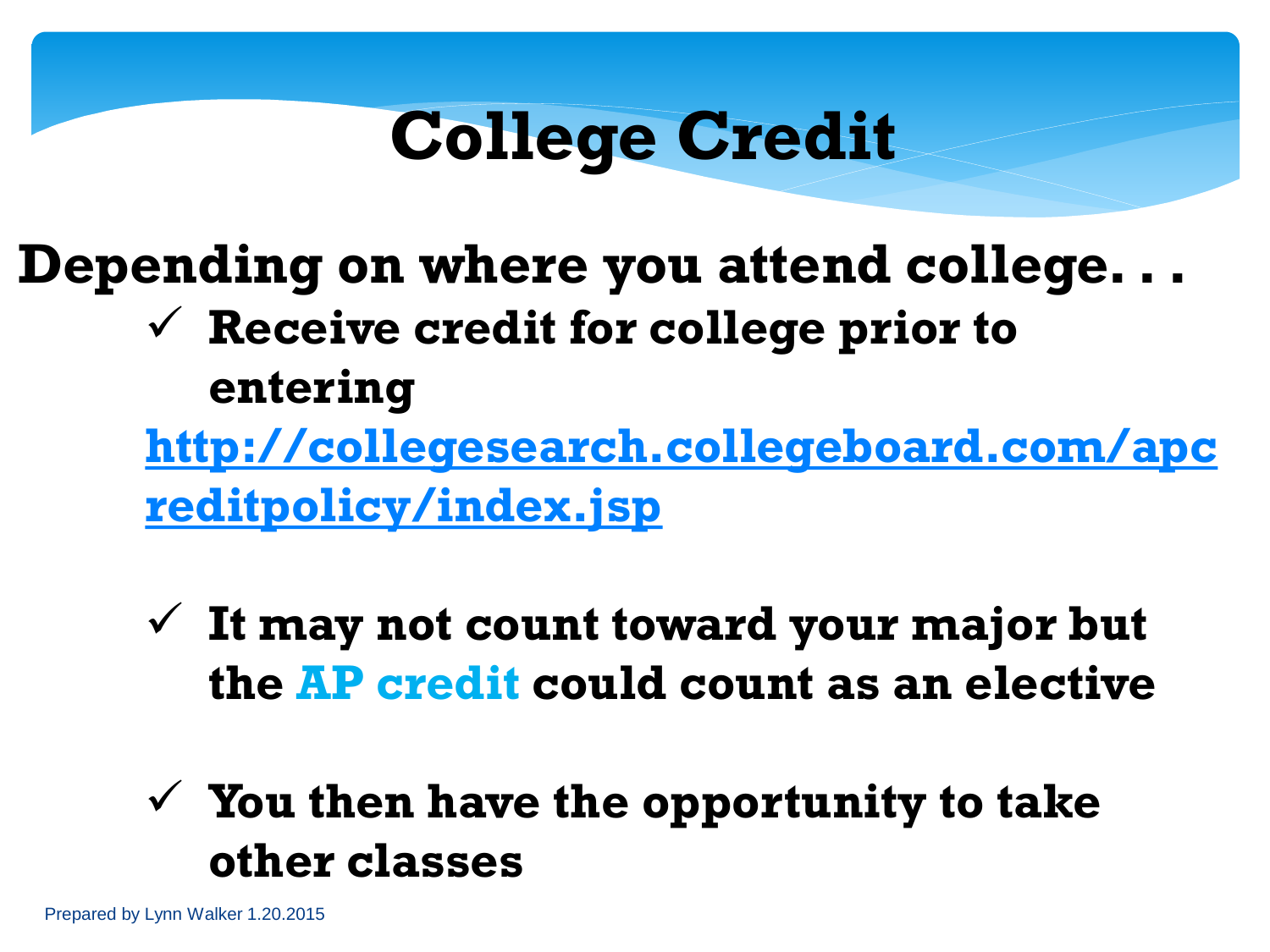### **College Credit**

- **Save Money \$\$\$**
- \$ **Save the tuition . . .**



- \$ **Why pay tuition for a college class when you have already taken the class in high school…TAKE the AP test…**
- \$ **Use the AP credit you receive by taking the AP test**
- \$ **US Department of Education estimates college tuition rates will increase by 15% each year you stay in school.**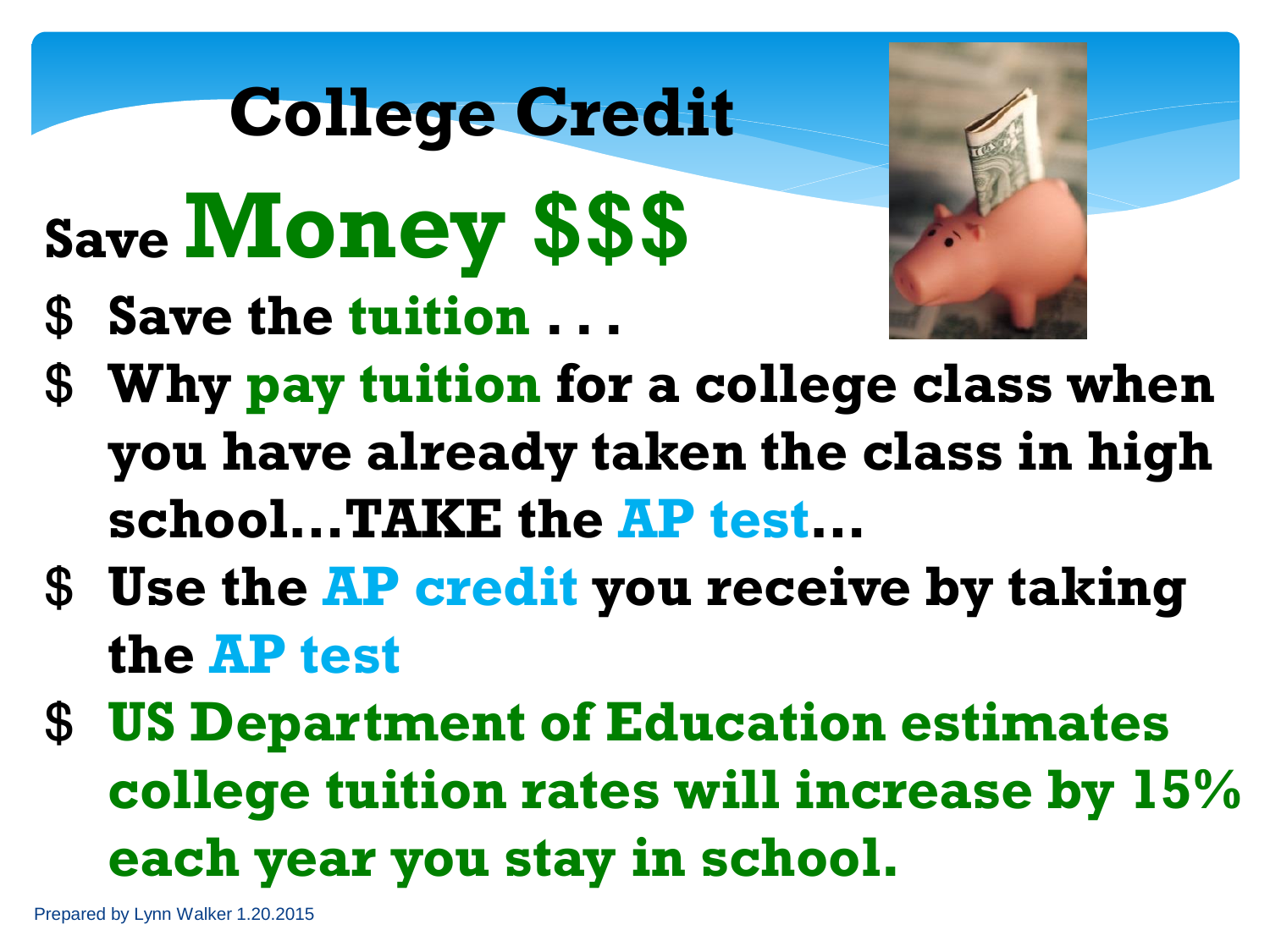#### **Tuition and fees per 3 hour course**

| <b>Alvin Community</b><br><b>College</b>  | \$584  |  |
|-------------------------------------------|--------|--|
| <b>Texas A&amp;M</b><br><b>University</b> | \$2294 |  |
| <b>Texas Tech</b><br><b>University</b>    | \$1320 |  |

\* Based on 15 credit course load per semester. Could vary depending on major.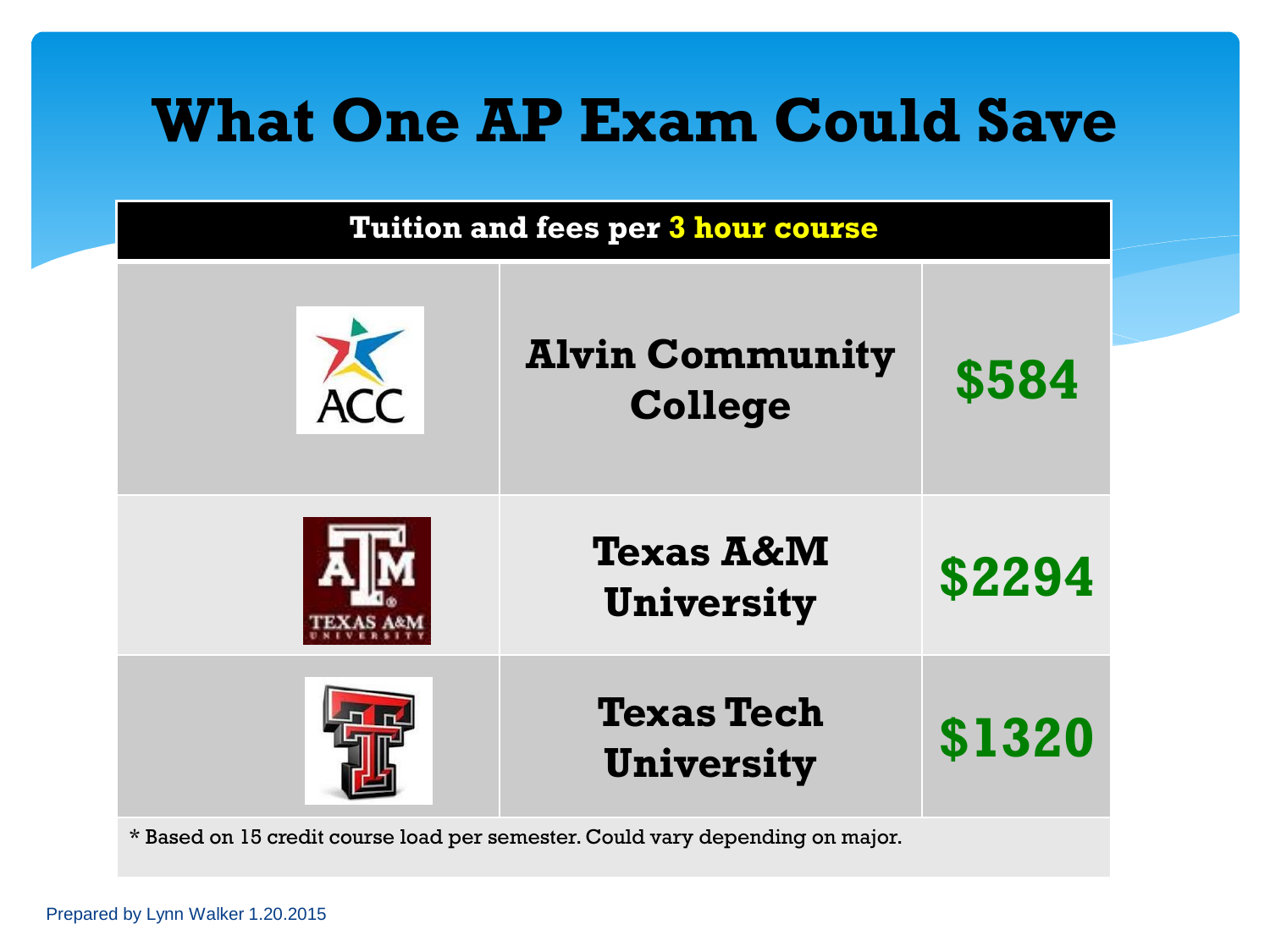| <b>Tuition and fees per 3 hour course</b> |                                             |        |
|-------------------------------------------|---------------------------------------------|--------|
|                                           | <b>The University of</b><br><b>Houston</b>  | \$1019 |
|                                           | <b>The University of</b><br><b>Texas</b>    | \$2163 |
| W                                         | <b>The University of</b><br>Oklahoma        | \$4617 |
|                                           | <b>Louisiana State</b><br><b>University</b> | \$3309 |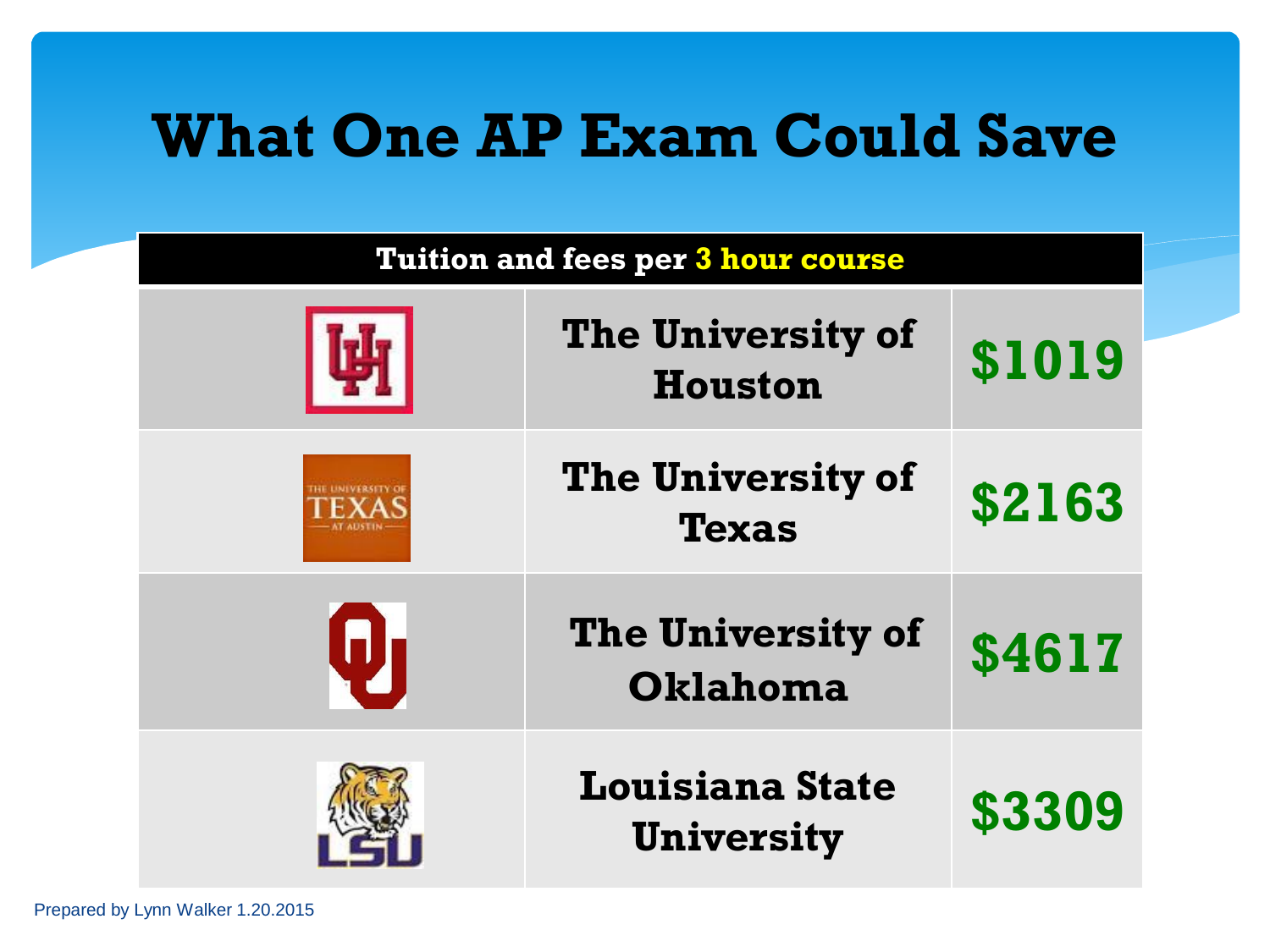| <b>Tuition and fees per 3 hour course</b> |                                 |        |  |
|-------------------------------------------|---------------------------------|--------|--|
|                                           | <b>Rice University</b>          | \$4986 |  |
|                                           | <b>Baylor University</b>        | \$4309 |  |
|                                           | Pepperdine<br><b>University</b> | \$5836 |  |
|                                           | <b>Tulane University</b>        | \$6038 |  |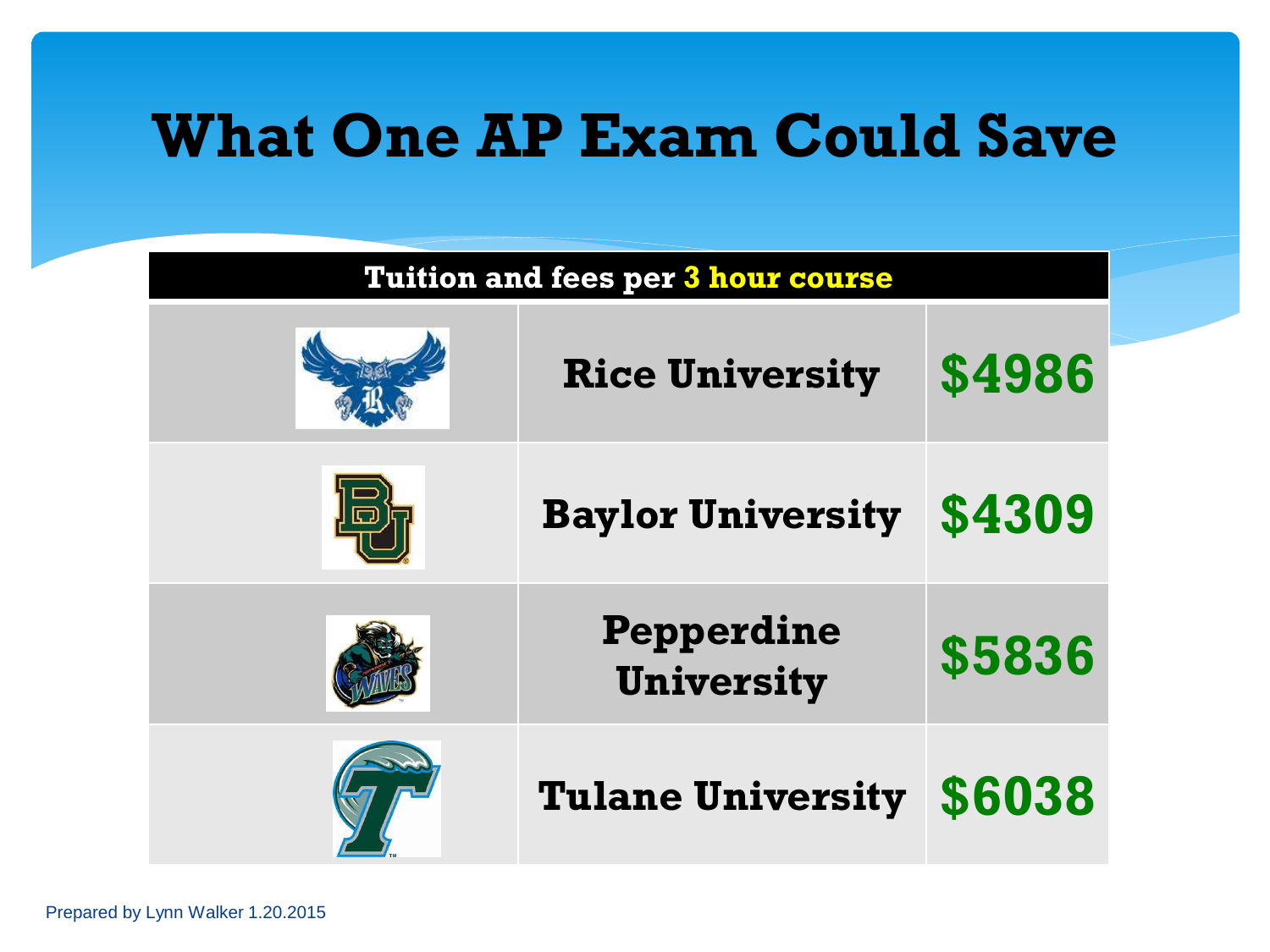| <b>Tuition and fees per 3 hour course</b> |                                      |        |
|-------------------------------------------|--------------------------------------|--------|
|                                           | <b>Stanford</b><br><b>University</b> | \$5405 |
|                                           | <b>Harvard</b><br><b>University</b>  | \$5492 |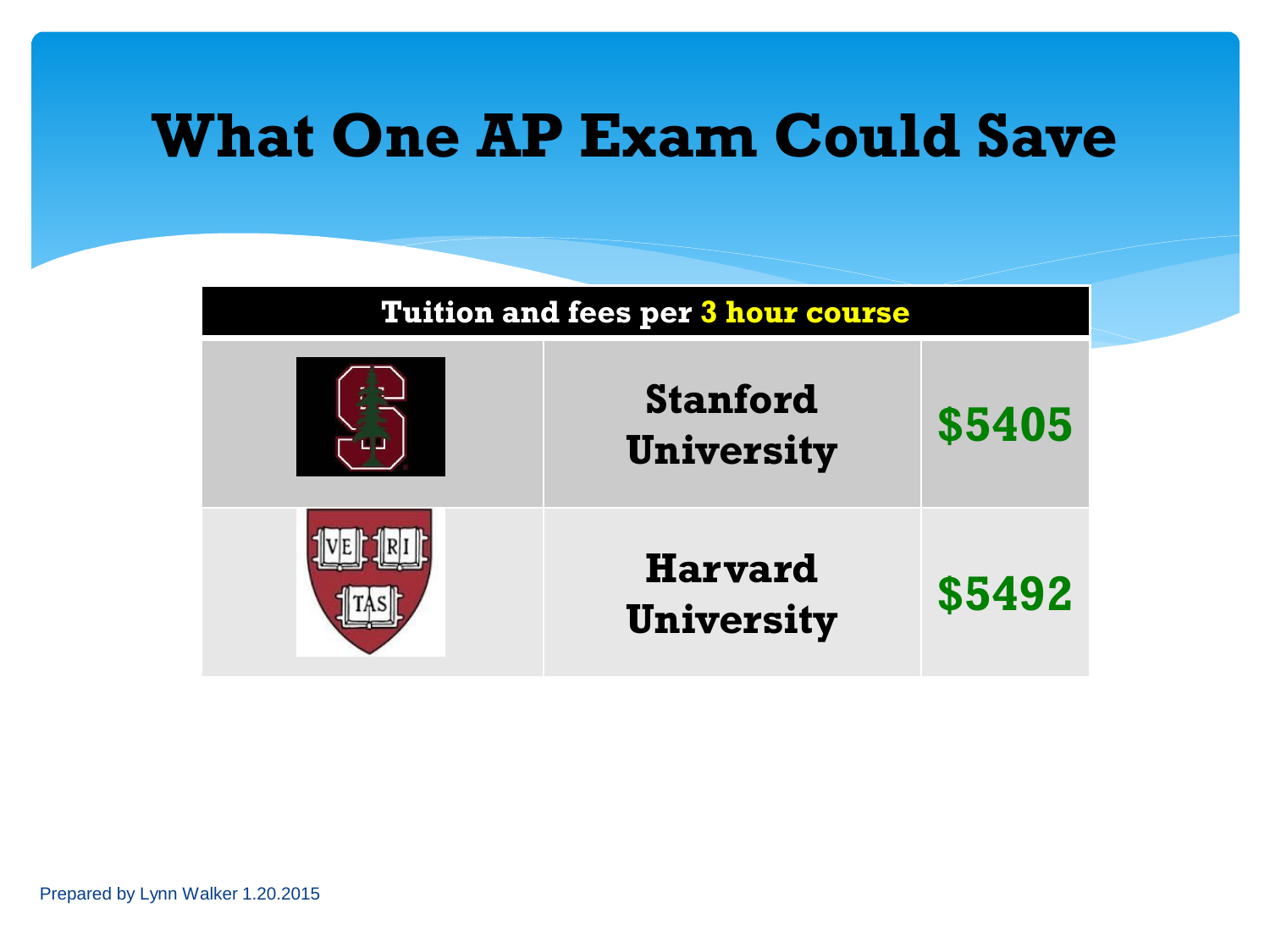### **College Credit**

**But I have a scholarship. . . Congratulations!! – use your AP credit to free up money to take other classes - extending the life of your scholarship**

\$ **Save the cost of the books and fees associated with classes**

#### \$ **Free Elective Space**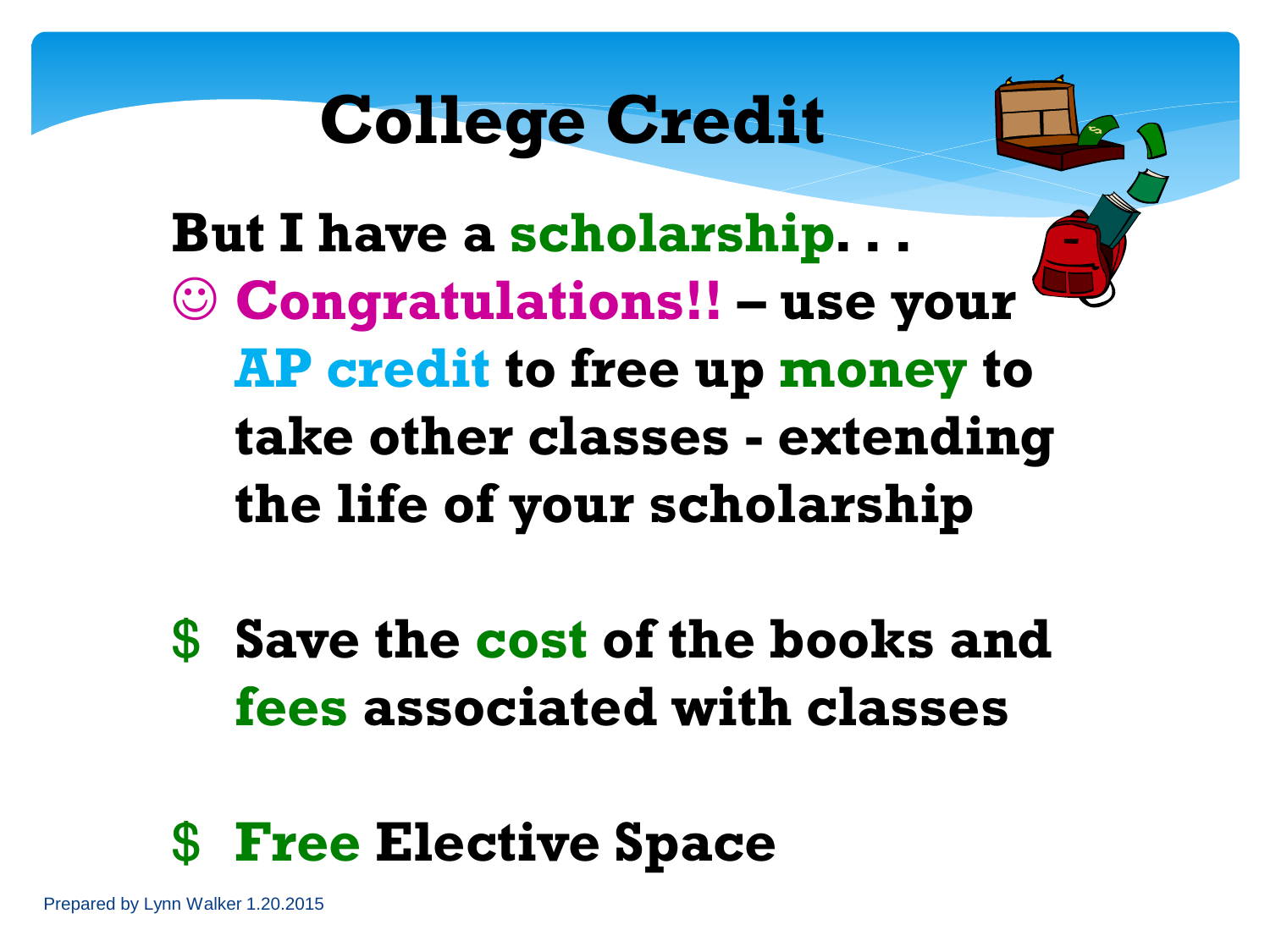### **College Prep**

The **AP Exam** is rigorous . . . like college exams



College professors are on **AP exam development teams**

**AP exams** require higher-level calculating and critical thinking **AP exams** require college level writing skills DBQ's English Language Essay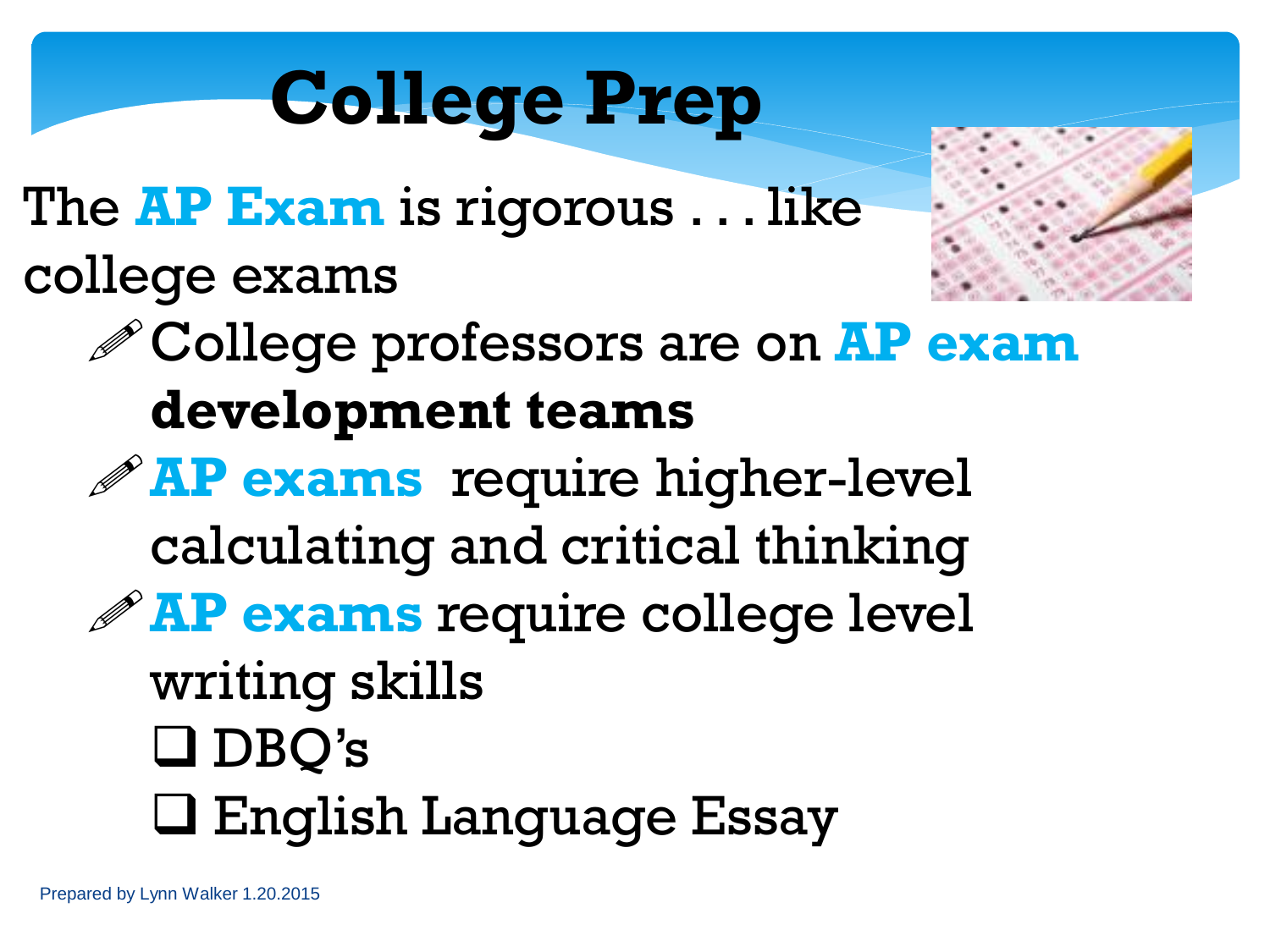#### **College Prep**

- Preparation for **AP exams** helps develop study skills . . . crucial in college
	- Know what to study
	- Learn how to study



- The **AP Exam** schedule helps develop time management . . . also crucial in college
	- Balance life with academics
	- Organizational skills
- Add a major or minor easily making you more marketable in the future Prepared by Lynn Walker 1.20.2015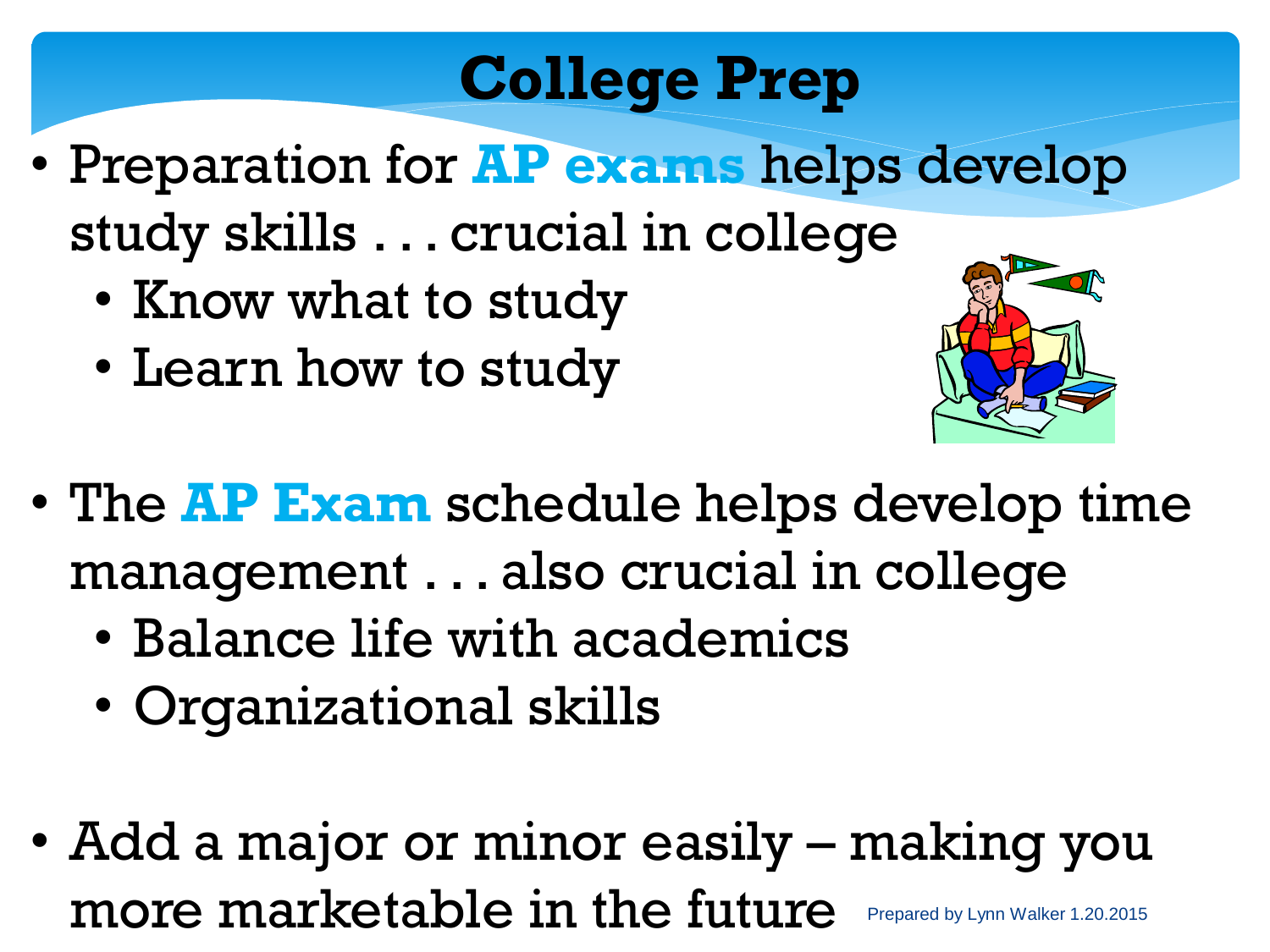#### **Stand Out . . .**

#### **TAKE THE AP EXAM and demonstrate your . . .**

- **Determination – "Grit"** 
	- **willingness to embrace hard work, critical thinking, and difficult challenges**
	- **the perseverance and passion to start something and finish it**
- **Distinction from other applicants**
	- **Distinguish yourself as an AP Scholar or Siemens Award winner in your admissions letter**
- **Degree-Readiness and commitment**
	- **Graduate School admissions officers are asking about high school performance and achievements to distinguish between potential students in their programs**
- **Dependability**
	- **Employers want educated and dedicated employees who can finish tasks at hand**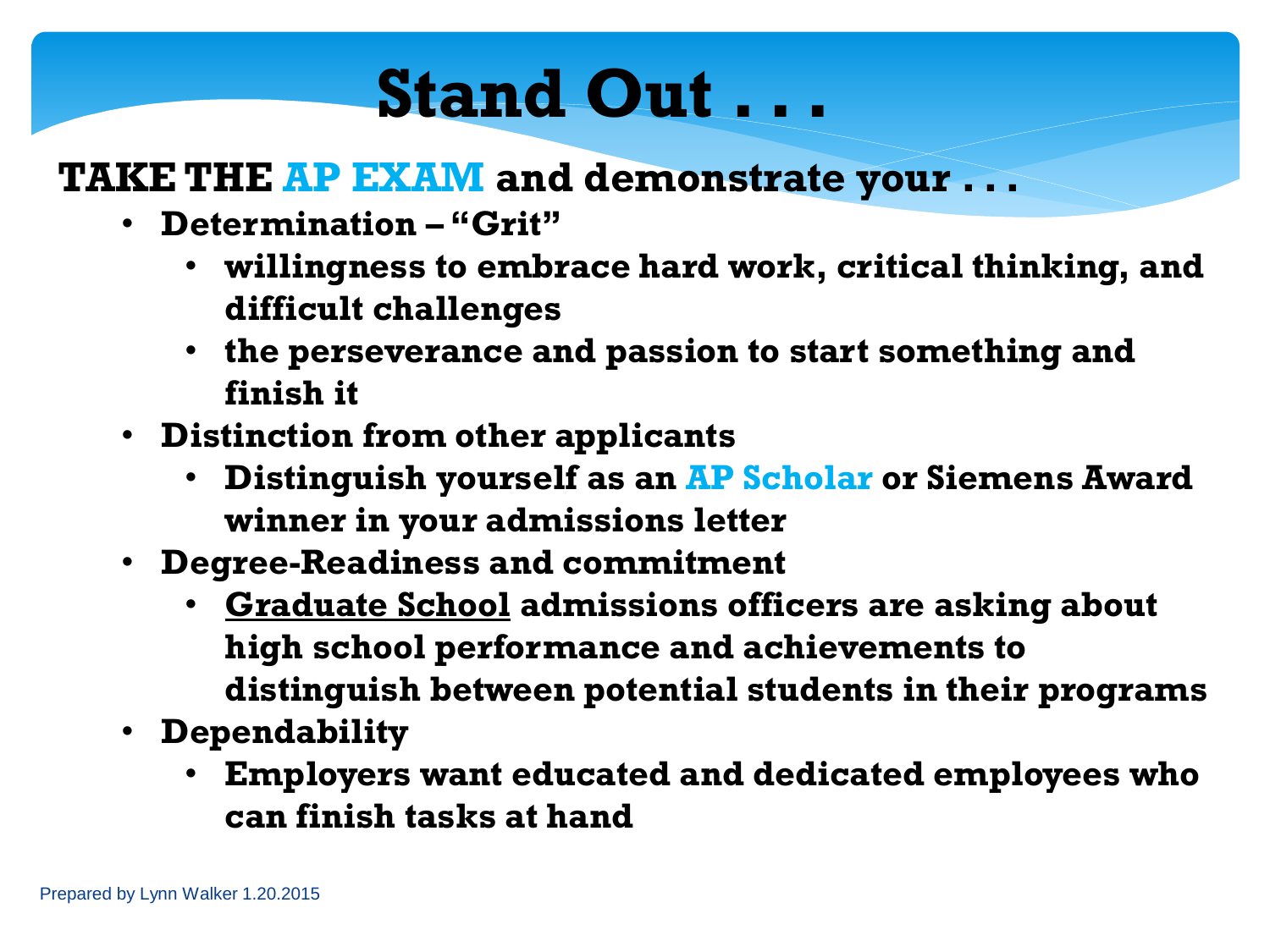### **Siemens Awards for AP**

**Scholarships in the amount of \$2,000 are awarded to students (one male, one female) from high schools in each state who have earned the greatest number of scores of 5 on eight AP Exams. (At least two scores of 5 are required to qualify for the award). Two additional national winners (one male, one female) are each awarded a \$5,000 college scholarship. The exams are:**

- √ **Biology**
- √ **Calculus BC**
- √ **Chemistry**
- √ **Computer Science A**
- √ **Environmental Science**

**Math** 

- √ **Physics C: Electricity & Magnetism**
- √ **Physics C: Mechanics**
- √ **Statistics**

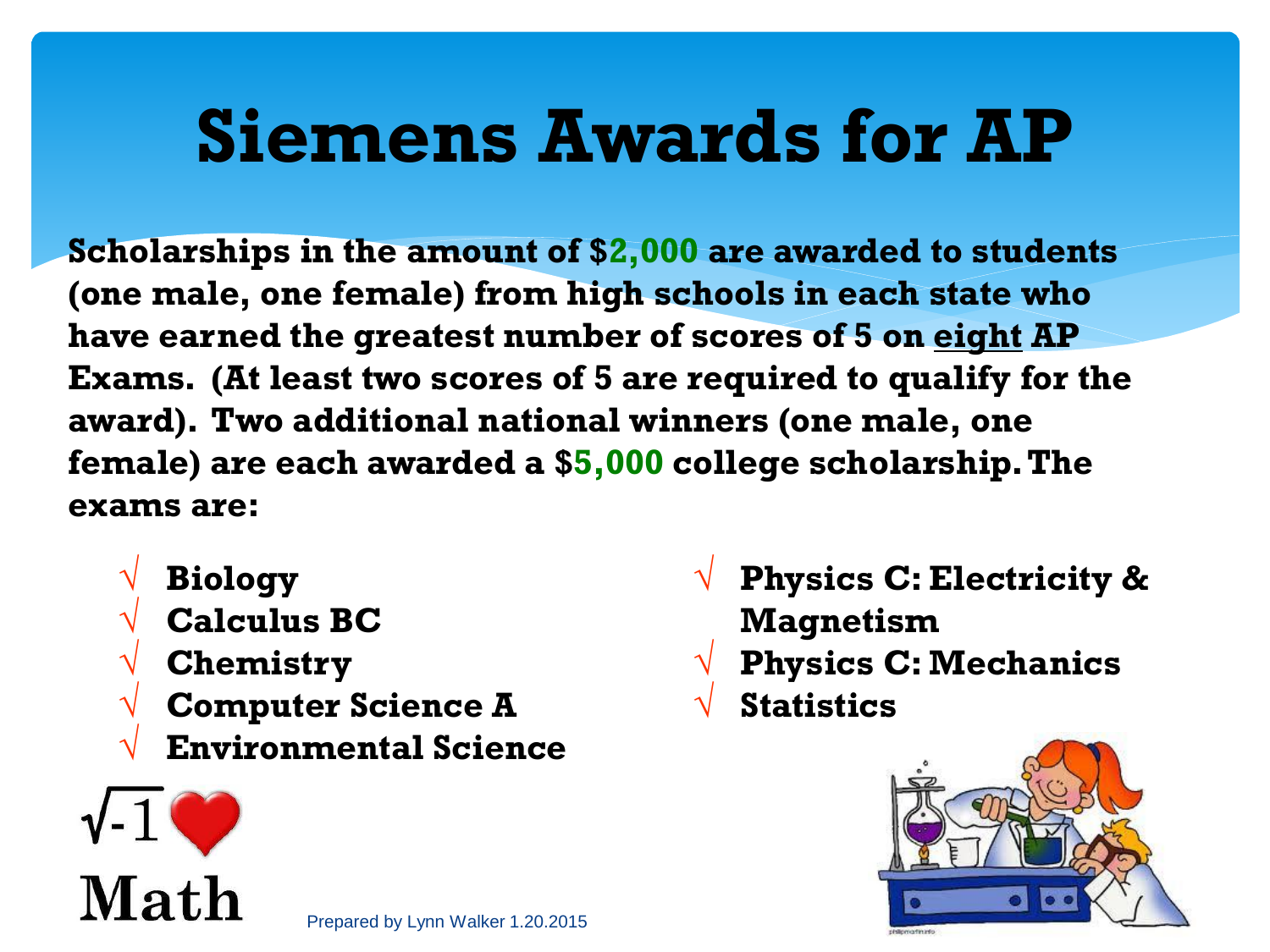

#### **Advanced Placement Scholars**

#### AP Scholar AP Scholar with Honor AP Scholar with Distinction State AP Scholar National AP Scholar

You can re-take an **AP Exam** in an effort to improve your score and reach your goal . . .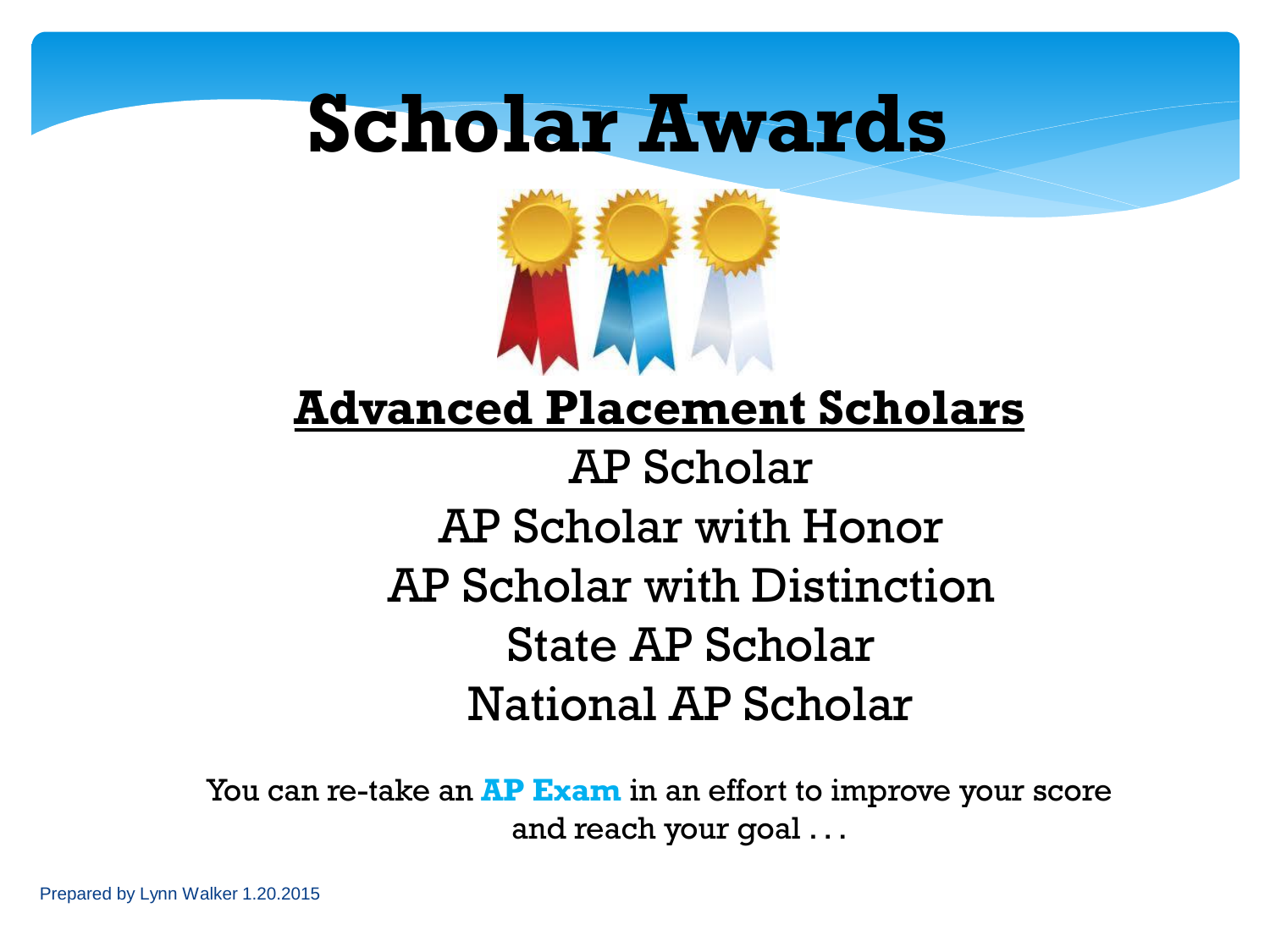# **Pearland High School Celebrates Scholar Recognitions**



**2014: 161 Total 3.48 Average Score**

### **2013: 152 Total 3.39 Average Score**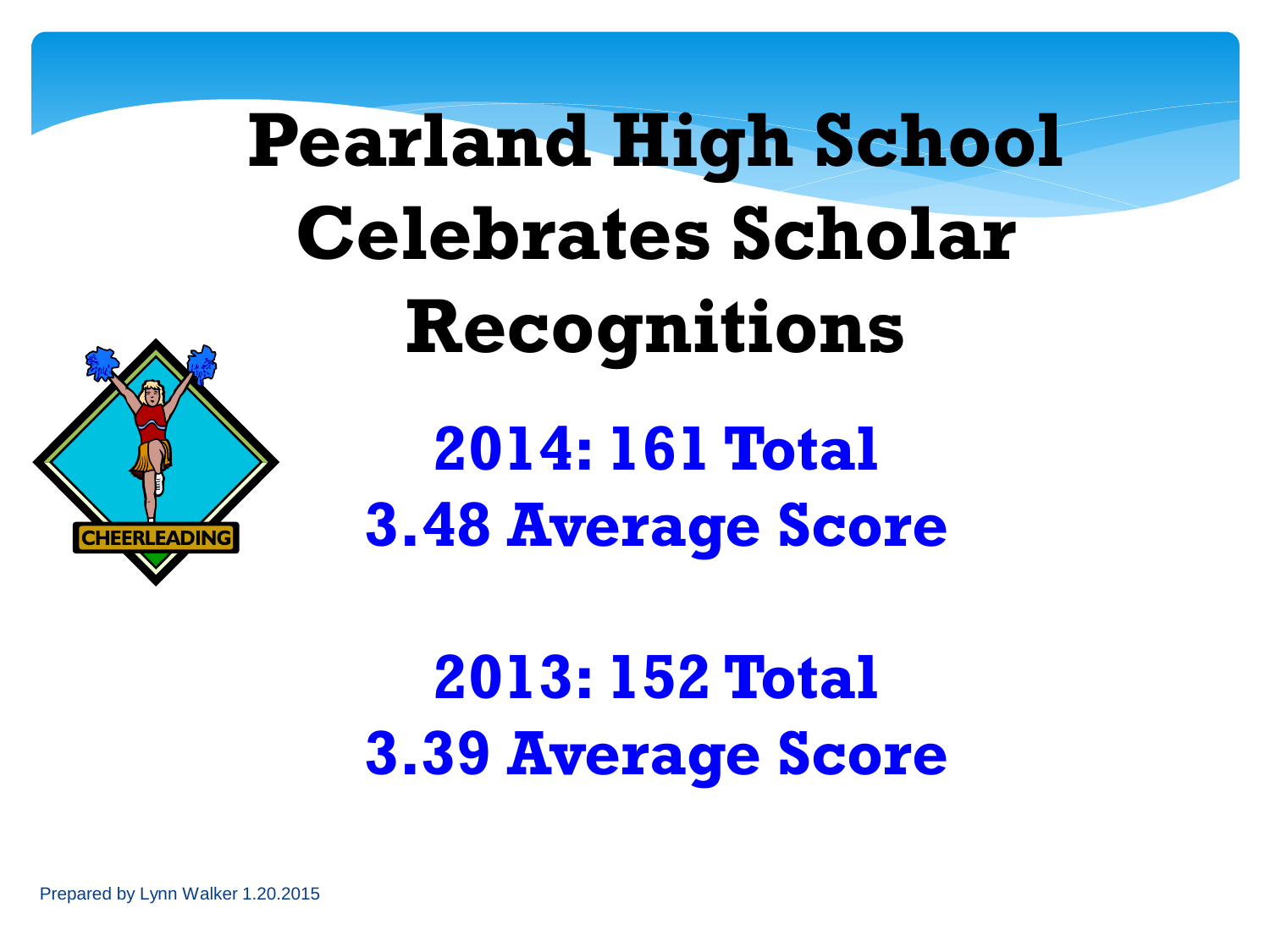#### **AP Scholar -** Scores of 3 or higher on three or more **AP Exams**

|            | <b>2013 AP</b><br><b>Scholars</b> | <b>2014 AP</b><br><b>Scholars</b> |
|------------|-----------------------------------|-----------------------------------|
| <b>PHS</b> | 31                                | 86                                |

You can re-take an **AP Exam** in an effort to improve your score and reach your goal ...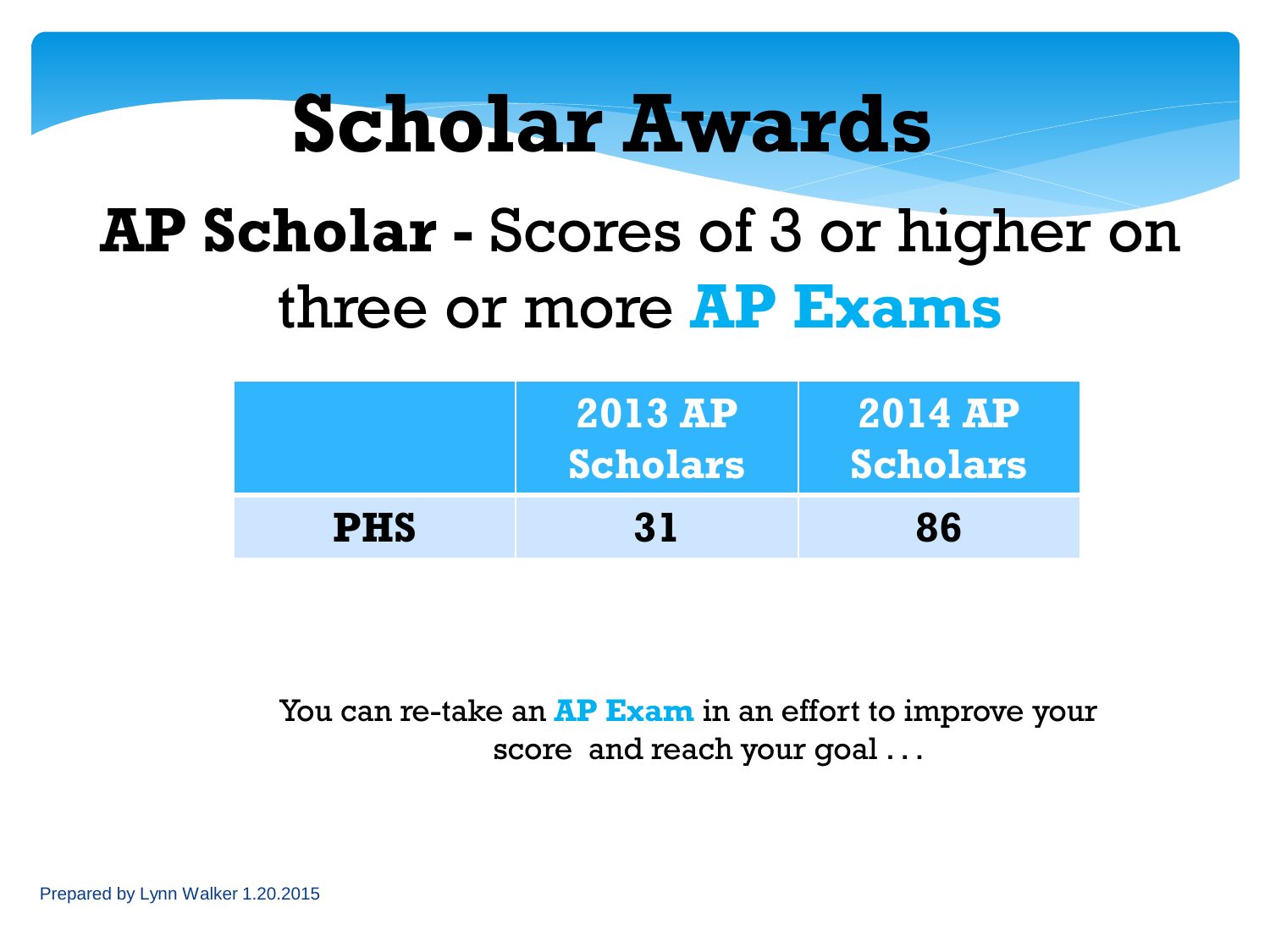**AP Scholar with Honor -** Average score of at least 3.25 on all **AP Exams**  taken, **and** scores of 3 or higher on four or more of these exams

|            | <b>2013 AP</b><br><b>Scholars</b><br>with Honor   with Honor | <b>2014 AP</b><br><b>Scholars</b> |
|------------|--------------------------------------------------------------|-----------------------------------|
| <b>PHS</b> | 31                                                           | 32                                |

You can re-take an **AP Exam** in an effort to improve your score and reach your goal . . .

Prepared by Lynn Walker 1.20.2015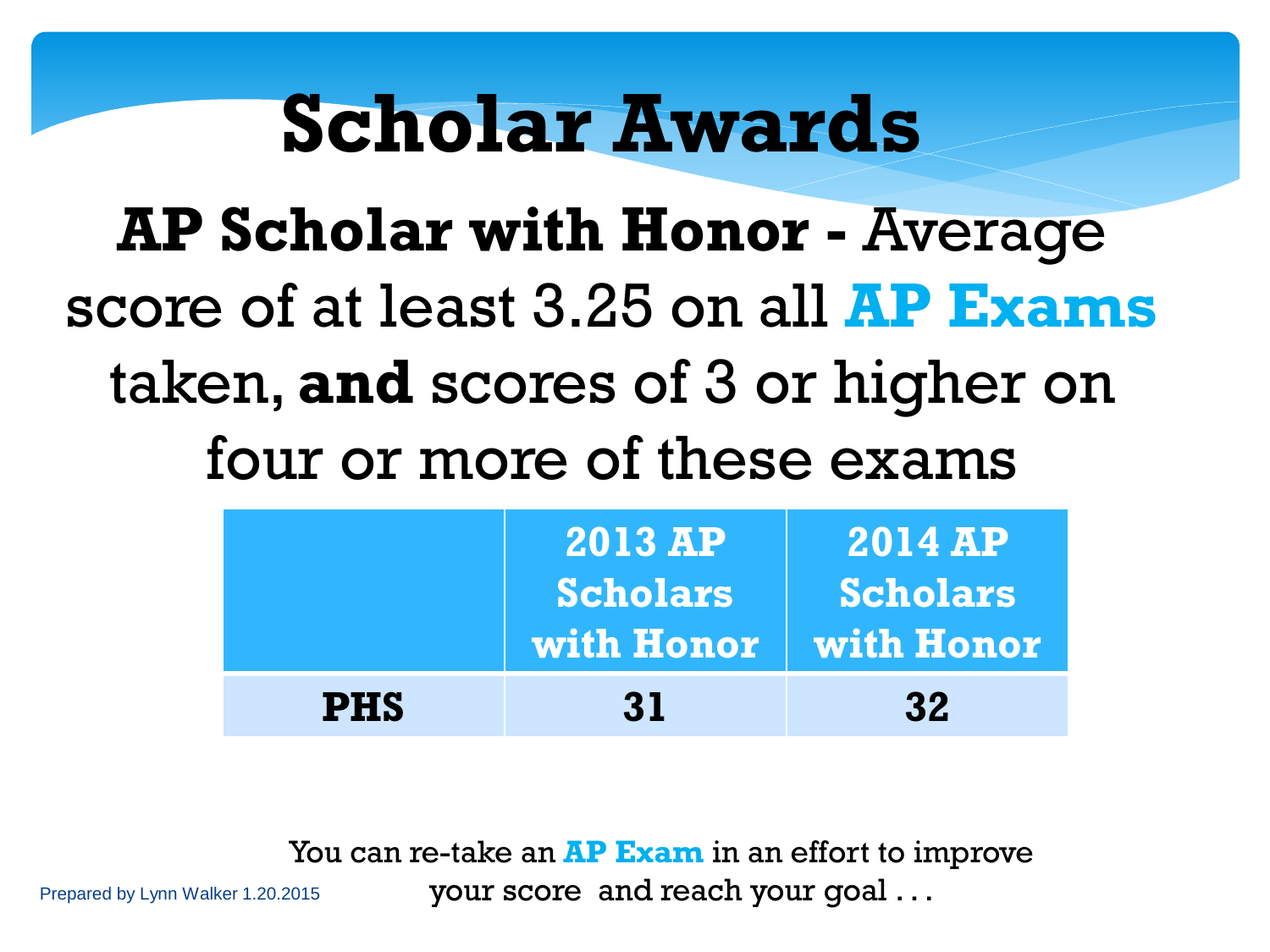**AP Scholar with Distinction -** Average score of at least 3.5 on all **AP Exams** taken, **and** scores of 3 or higher on five or more of these exams

|            | <b>2013 AP</b><br><b>Scholars</b><br>with | <b>2014 AP</b><br><b>Scholars</b><br>with<br><b>Distinction Distinction</b> |
|------------|-------------------------------------------|-----------------------------------------------------------------------------|
| <b>PHS</b> | 29                                        | 43                                                                          |

You can re-take an **AP Exam** in an effort to improve your score and reach your goal . . .

Prepared by Lynn Walker 1.20.2015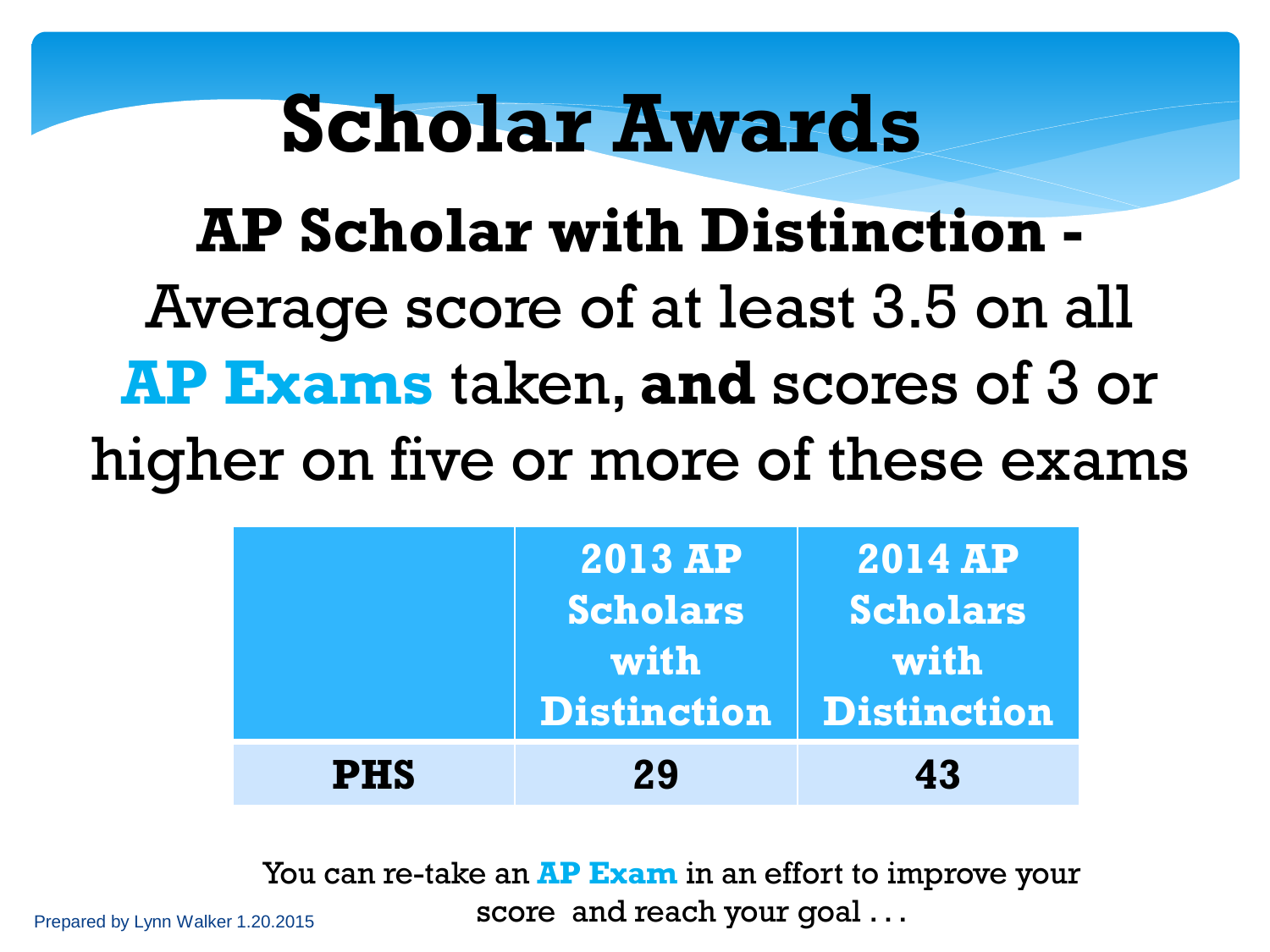#### **National AP Scholar– Average score of at least 4 on all AP Exams taken, and scores of 4 or higher on eight or more of these exams**

|            | 2013<br><b>National AP   National AP</b><br><b>Scholars</b> | 2014<br><b>Scholars</b> |
|------------|-------------------------------------------------------------|-------------------------|
| <b>PHS</b> |                                                             | Я                       |

You can re-take an **AP Exam** in an effort to improve your score and reach your goal . . .